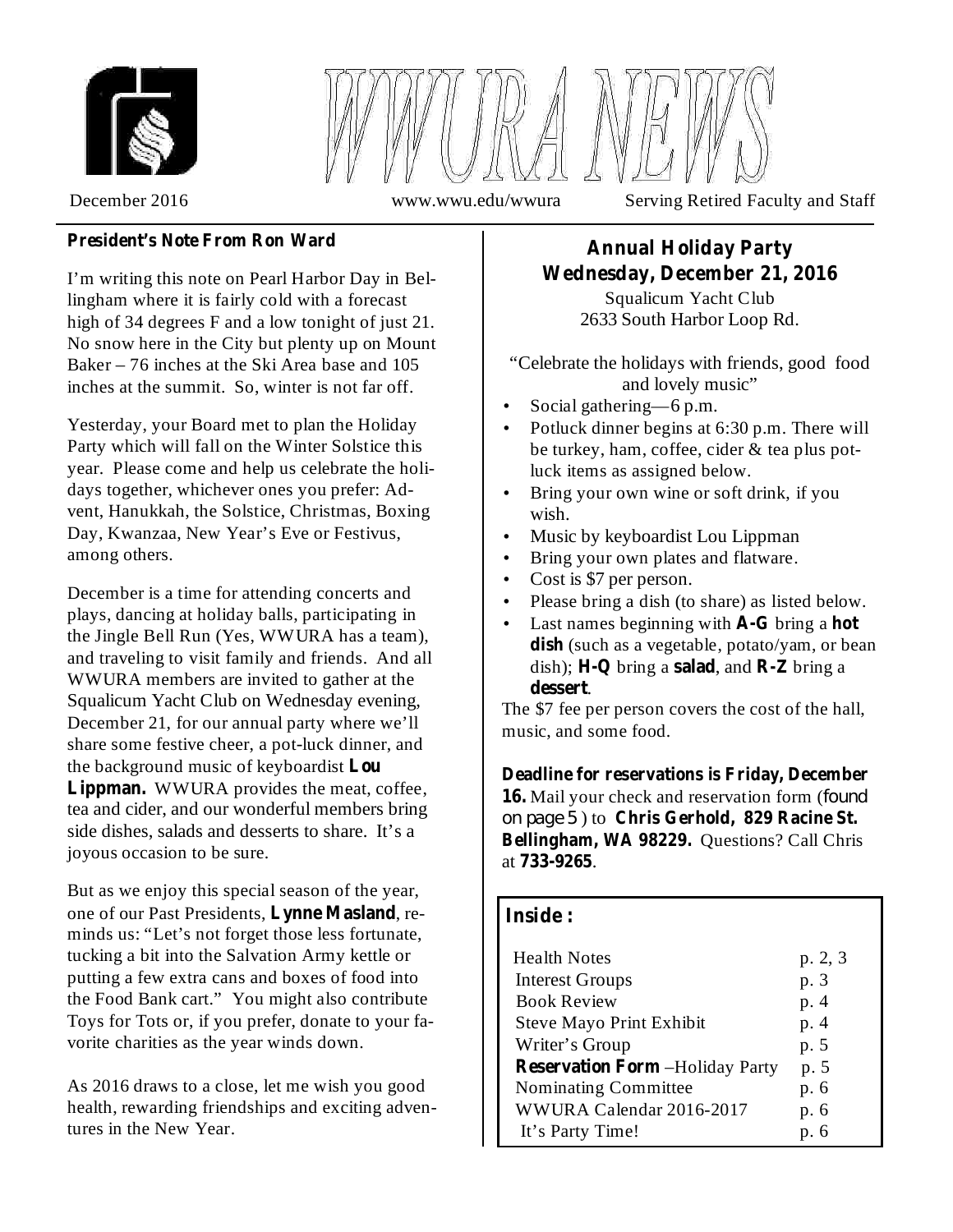## **December 2016 Health Notes by Evelyn Ames**

## *Preventing Food Poisoning in the Kitchen!*

What a person does in cleaning and preparing food and cleaning countertops, sinks, and hand towels in the kitchen affects the odds of contracting a foodborne illness. Foodborne illness is a common, costly—yet preventable—public health problem. Centers for Disease Control and Prevention (CDC) estimates that 1 in 6 Americans get sick from contaminated foods or beverages and 3,000 die each year. The U.S. Department of Agriculture (USDA) estimates that foodborne illnesses cost \$15.6 billion each year. Over 250 different foodborne diseases, caused by bacteria, viruses, and parasites, are described in the public health literature. The microbes enter through the gastrointestinal tract with the first common symptoms being nausea, vomiting, abdominal cramps and diarrhea. Sometimes people say they have the "stomach flu" but more likely it is a foodborne illness.

The majority (75%) of identified foodborne illnesses are of bacterial origin with the three most common pathogens being Staphylococcus food poisoning, Clostridium perfringens poisoning, and Salmonella poisoning. Incubation periods and symptoms help distinguish among these three.

| <b>Illness</b>           | Incubation Period | Fever      | Vomiting | Diarrhea | Duration     |
|--------------------------|-------------------|------------|----------|----------|--------------|
| Staphylococcal poisoning | 1-6 hr            | no         | ves      | ves/no   | $24 - 48$ hr |
| Clostridium perfringens  | $6-24$ hr         | no         | no       | yes      | $24$ hrs     |
| Salmonella infection     | 12-72 hr          | <b>ves</b> | ves/no   | ves      | 4-7 days     |

#### **Frequently incriminated foods for above common pathogens:**

- Staphylococcus: meat and meat products, poultry and egg products, salads (egg, tuna, chicken, potato, macaroni), bakery products (cream-filled pies), and milk and dairy products. •
- Clostridium: temperature abuse of prepared foods, meats and meat products, and gravy. •
- Salmonella: raw meats, poultry, eggs, milk and dairy products, fish, shrimp, frog legs, yeast, coconut, sauces and salad dressings, cake mixes, peanut butter, cocoa and chocolate, and cream-filled desserts and toppings. •

#### **Food Safety Tips for the Home:**

- Store cooked food in wide, shallow containers and refrigerate as soon as possible. •
- Wash hands and under fingernails thoroughly with soap and water before handling and preparing food. •
- Do not prepare food if ill. •
- If you have wounds or infections on your hands or wrists, wear gloves while preparing food. •
- Keep kitchens and food serving areas clean. Do not use the same hand towel for wiping/drying hands as the one used to dry dishes. The towel for drying dishes should not be used to wipe counters and table tops. •
- If food is to be stored longer than two hours, keep hot foods hot (warmer than 140°F) and cold foods cold (40°F •



or colder).

CLEAN: Wash hands and surfaces often. Rinse fresh fruits and vegetables under running water.

SEPARATE: Raw meat, poultry, seafood, and eggs can spread germs to ready-to-eat foods, unless kept separate. COOK: Cook to the right temperature. Use a food thermometer to ensure foods are cooked to a safe internal temperature: 145°F for whole meats (allowing the meat to rest for 3 minutes before carving or consuming), 160°F for ground meats, and 165°F for all poultry.

CHILL: Keep refrigerator below 40°F and refrigerate foods properly.

**Sanitizing kitchen sponges using microwave or dishwasher:** Michigan State University Extension suggests the following steps for using the microwave: (consider doing this once a week)

- Sponges that have metallic scrub pads should not be disinfected/sanitized in the microwave, but can be placed in a dishwasher for cleaning and sanitizing.

- Make sure the sponge is completely wet. Being wet is essential, otherwise the sponge could catch fire in the microwave.

*(cont'd on page 3)*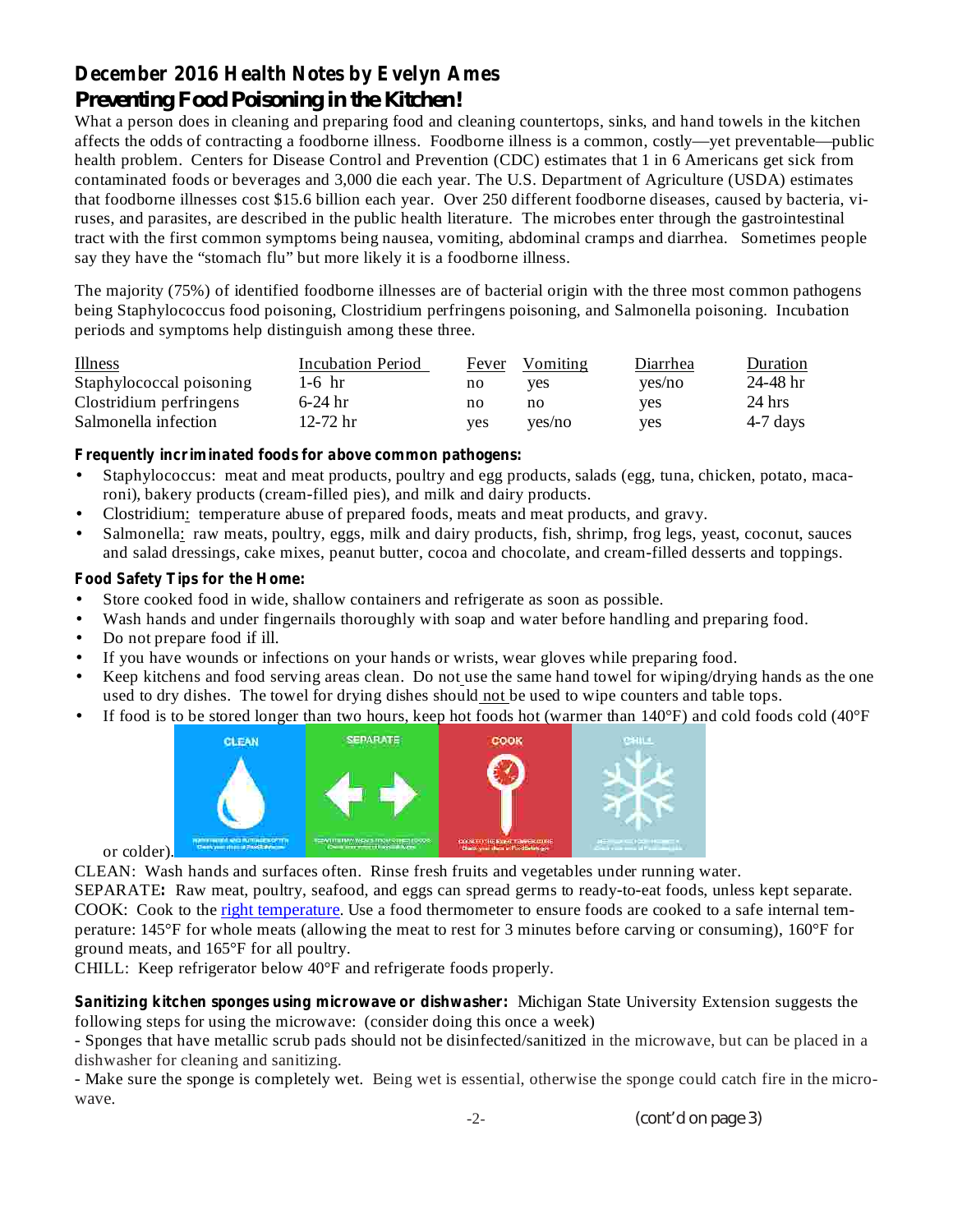## **December Interest Groups**

If you are interested in one of the groups please call or email the contact person.

BOOK GROUP--Donna Moore, 360-733-5769 <dfmoore12@gmail.com> We will meet at 12:30 p.m., Dec. 20th at the home of Pat Clarke, 222 Highland Drive. This meeting is our holiday party.

January's book is *The Oregon Trail* by Rinker Buck. Discussion leader is Evelyn Ames; treats, Jan Berg.

BRIDGE GROUP—The bridge group will not meet this month. Place for next month will be announced later.

INFORMAL DINING -- Janet Berg, 360-733-4654, <janetlila@hotmail.com>

OPERA GROUP--Evelyn Ames, 360-734-3184, <evelyn.ames@wwu.edu> Web site for The MET HD: https://www.metopera.org/Season/InCinemas/. December 10, L'Amour de Loin, Finnish composer, Kaija Saarsiaho.

Locations for MET HD: Barkley Film Center and Lincoln Theater in Mt. Vernon. Skagit Opera is at McIntyre Hall in Mt. Vernon. At various times the Pickford Film Center offers opera, ballet, and theater productions from Europe venues.

The Skagit Opera (now called Pacific Northwest Opera): http://skagitopera.org/performances

PLAY READING - Barb Evans, 360-650-9724 <br/>cbarbandhoward@comcast.net> Let Barb know if you are interested. The first meeting will be in January, 2017.

SKIING - Charlie Way, 360-734-0649  $\langle$ cybway@aol.com>

WRITER'S GROUP -Lynne Masland, 360-676-9821 <lmasland@comcast.net>Meets twice a month. The groups are kept small so there is time for reading and critiquing each other's work.

### **Health Notes,** cont'd

- Put the wet sponge in the microwave for one minute on high. One minute of microwaving is sufficient to kill bacteria.

- Be careful when removing the sponge from the microwave because it will be hot. Set a timer for 10-15 minutes and then take the sponge out of the microwave when it has cooled.

**Sanitizing sponges using the dishwasher:** use the hottest and longest cycle on dishwasher plus the dry cycle. According to the United State Department of Agriculture (USDA), microwaving sponges kills 99.99999 percent of bacteria present on them, while dishwashing kills 99.9998 percent of bacteria. The bad smell in sponges and dishcloths means bacteria are lurking in them!

**Sanitizing sponges using concentrated bleach:** use 8.25 percent sodium hypochlorite per quart of warm water and soak for one minute. Another suggestion: use clean paper towels to wipe up raw juices from meats, discard towels and then clean counters with chlorine bleach and let dry.

Resources to consider: http://www.cdc.gov/foodsafety/foodborne-germs.html http://www.cdc.gov/foodsafety/ diseases/staphylococcal.html http://msue.anr.msu.edu/news/sanitizing\_kitchen\_sponges www.goodhousekeeping.com/home/cleaning/a18731/how-to-clean-a-HYPERLINK "http:// www.goodhousekeeping.com/home/cleaning/a18731/how-to-clean-a-sponge/"spongeHYPERLINK "http:// www.goodhousekeeping.com/home/cleaning/a18731/how-to-clean-a-sponge/"/ https://www.foodsafety.gov/keep/index.html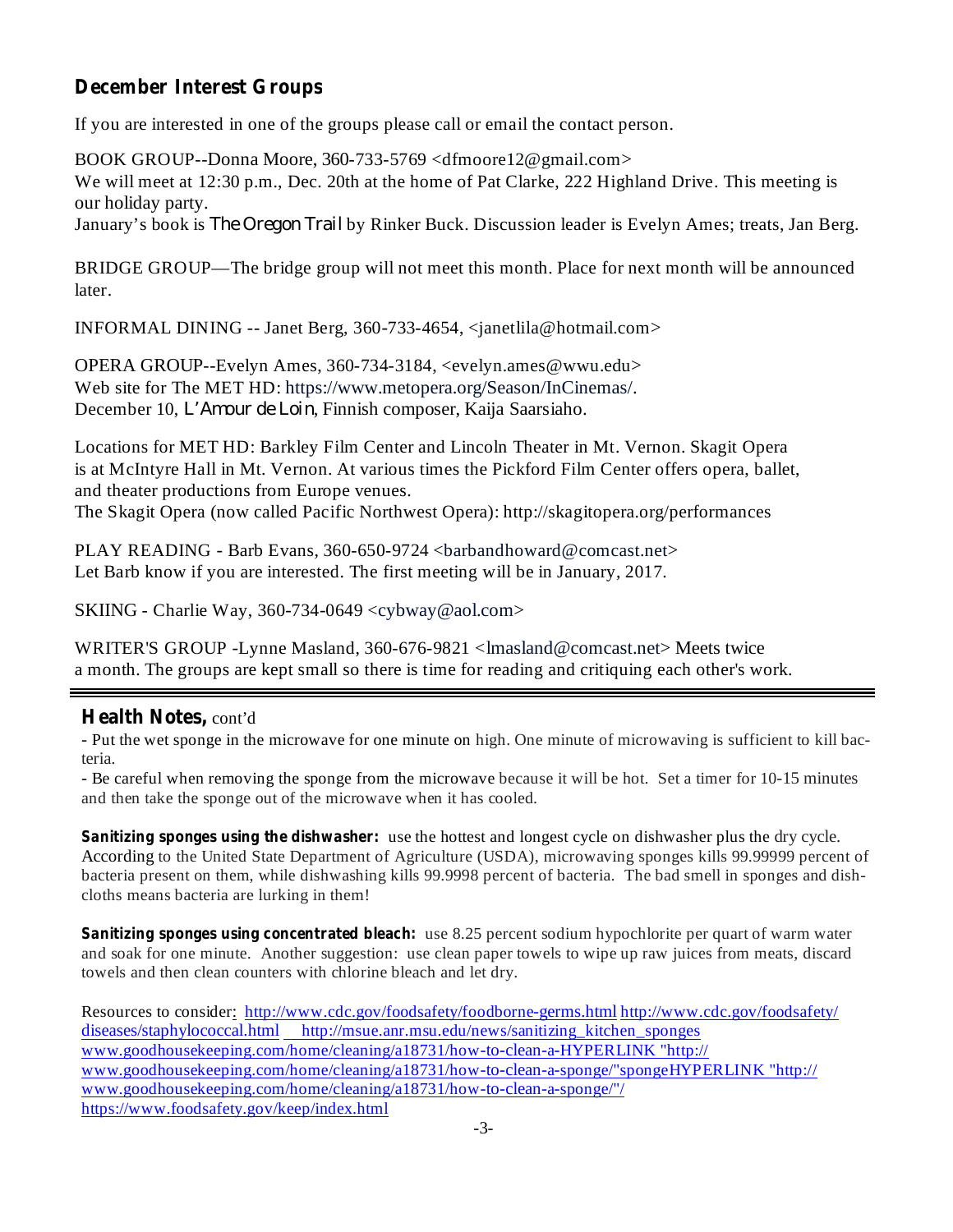## **Book Review**

*Atlas Obscura* by Joshua Foer, Dylan Thuros, and Ellen Morton: a Review of a website.

In "The Talk of the Town" of the November 21 issue, The New Yorker has a brief article on this book, the website from which it is derived, and the founders of the website, Foer and Thuros. Third author Ella Morton joined the website a bit later. The book and the website are really huge compendia of oddities—a bit like Robert Ripley's "Believe It or Not," with which we all grew up. The authors insist that the criterion is an ability to inspire wonder. Almost all the scores of entries I have looked at fill the bill nicely. Amazingly, the website has ten thousand of them; the book has seven hundred.

In Seattle, for example, *Atlas Obscura* the book lists, among other attractions, a sound garden in Warren G. Magnuson Park and a cement troll beneath the Aurora bridge. A drawing adorns the entry for the sound garden, and a photo authenticates the existence of the troll. For both, a brief paragraph sort of explains the phenomenon, followed by location or address—and the latitude and longitude co-ordinates. We also learn about and see a photo of—on Vashon Island—a child's bicycle embedded in (half swallowed by?) a Douglas fir. Nothing from north of Seattle.

ing. I have spent more time than I meant to, being drawn from one entry to another. *The New Yorker* in-With many strange and wonderful places in Paris, London, almost anywhere in the world, including Antarctica, where we get to see the interior of Ernest Shackleton's cabin, both book and website invite browsforms us that the entries were crowd-sourced. Every entry whose accuracy I could verify checked out. Two more oddities/wonders, to whet your appetites. There is Kodinki, a village in Kerala, India, where women bear twins with wonderful frequency: in the world at large the odds of having twins is 1 in 250; in Kodinhi it's mysteriously 1 in 80. And then there is the apartment on the top level of the Eiffel Tower that Eiffel built for himself.

In the book a well done categorical index aids in browsing. But watch out for Halstatt. The index says there is an entry on page 150. Not so. The entry for the fairly well known site of an ancient, deep salt mine is on the website only.

That's a very minor blemish in a book I found fascinating. In this holiday season, the book can make a good unusual gift. I have my recipient already picked out.

#### **- Bob McDonnell**

#### **Steve Mayo Print Exhibit at Old World Deli in December**

time artist Steve Mayo is on display during December at the Old World Deli,1228 N. State Street, Bel-A print exhibit of historical watercolors from the Age of Exploration by noted Pacific Northwest marilingham.

The collection illustrates the voyages of Captains Vancouver, Cook and Robert Gray to the Pacific Northwest in the late 18th century, a time when European and American ships were dispatched to the area in search of trading routes and furs.

The Old World Deli features home-made pates, European style meats and cheeses and a large selection of regional and European wines. Lunch, with home-made soups and sandwiches is served daily.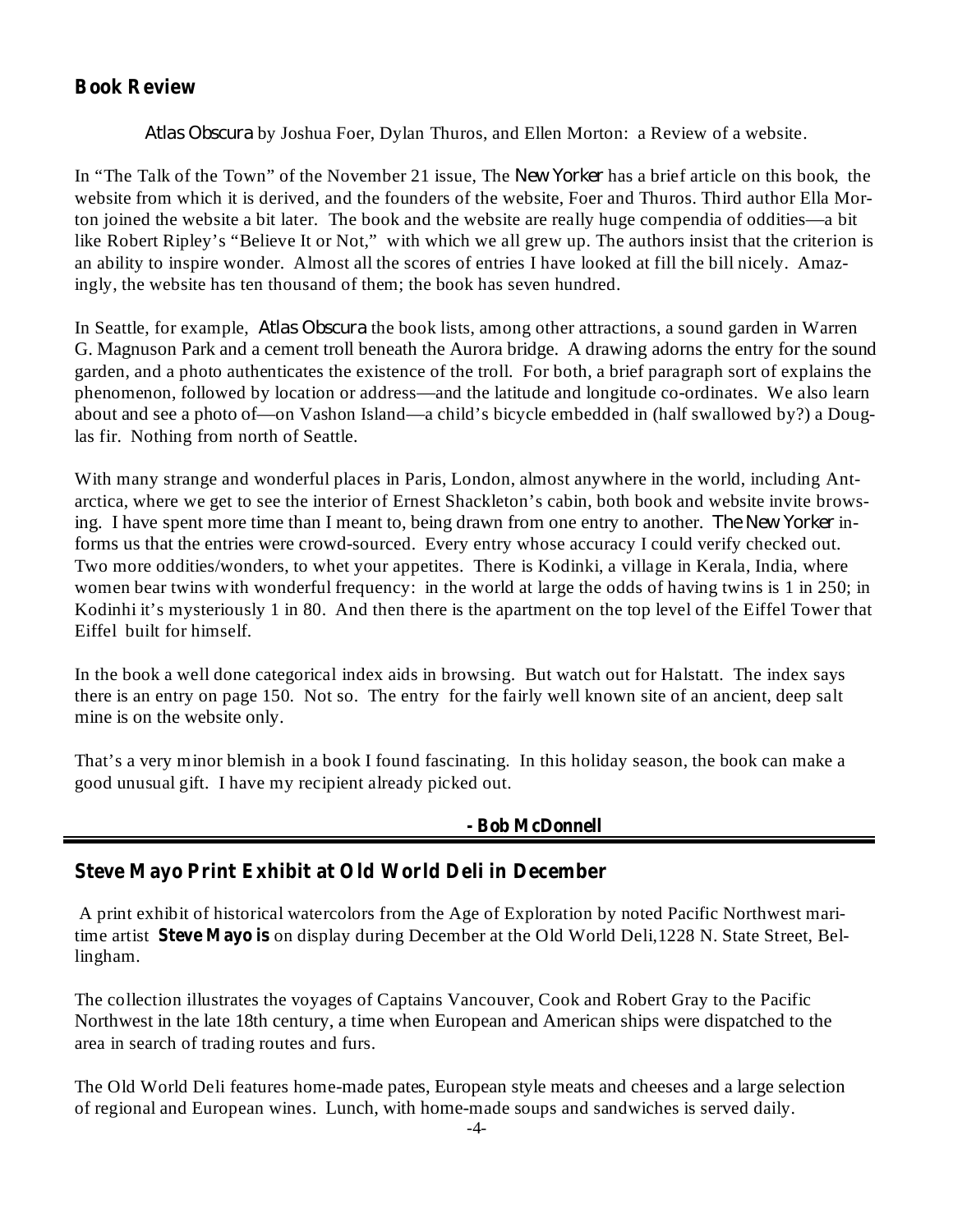## **Writers Group**

#### **Christmas Eve, 1934** by Evelyn Wright

According to public records, Christmas in Sagola, a company town in the Upper Peninsula of Michigan, was cold and bleak in 1934. After the great fire in the lumber mill, there was no work in town. Hard times. Some single men headed south on passing freights. Most families stayed on in Sagola, trying to figure out where to go and what to do next. In these tough times, there was a Christmas Eve party at the Lutheran Church.

We headed off in late afternoon dusk, bundled up and weighted down in warm underwear, long stockings, wool skirts and sweaters, heavy wool snowsuits, mittens and scarves and caps. Our boots creaked on the snowy wooden sidewalks as we trudged along. Clambering over icy snow banks onto the dimly lit street, we puffed breathy fog through dampening scarves. Drops of ice froze on my scarf, chunks of ice clung to my mittens.

In the warm church basement, we unbundled and joined our noisy friends sitting on the floor around the Christmas tree. Mouths agape, we looked up at shiny tinsel and bright lights, listened to the story of the Wise Men following that star and then finding the baby in the manger. We sang "Away in a Manger," drank hot cocoa with marshmallows, and ate Christmas cookies. Each one of us got a little mesh bag of hard candy to take home. We bundled up again.

Outside, crunching over the cold, dry snow, candy in one mitt, my sister's hand in the other, looking up for the bright Christmas star, I saw millions of them, more stars than I could ever imagine. Radiant stars and pale ones, clouds of glittering stars stretched across the sky. There wasn't one bright star to follow — there were worlds and worlds of stars.

In starlight, the snow glistened. We walked home silently.

| <b>Reservation Form</b><br><b>Holiday Party</b><br>Wednesday, December 21, 2016<br><b>Squalicum Yacht Club</b><br>2633 South Harbor Loop Road |              |
|-----------------------------------------------------------------------------------------------------------------------------------------------|--------------|
|                                                                                                                                               | Phone Number |
| Enclosed is a check (payable to WWURA) for \$___________ for ________ people                                                                  |              |
| Send your reservation(s) and \$7 per person (to cover the cost of the hall, music, and some food) to:                                         |              |
| <b>Chris Gerhold</b><br><b>829 Racine Street</b><br>Bellingham, WA 98229                                                                      |              |

**Deadline for reservations—December 16, 2016** Questions? Call Chris at 733-9265.